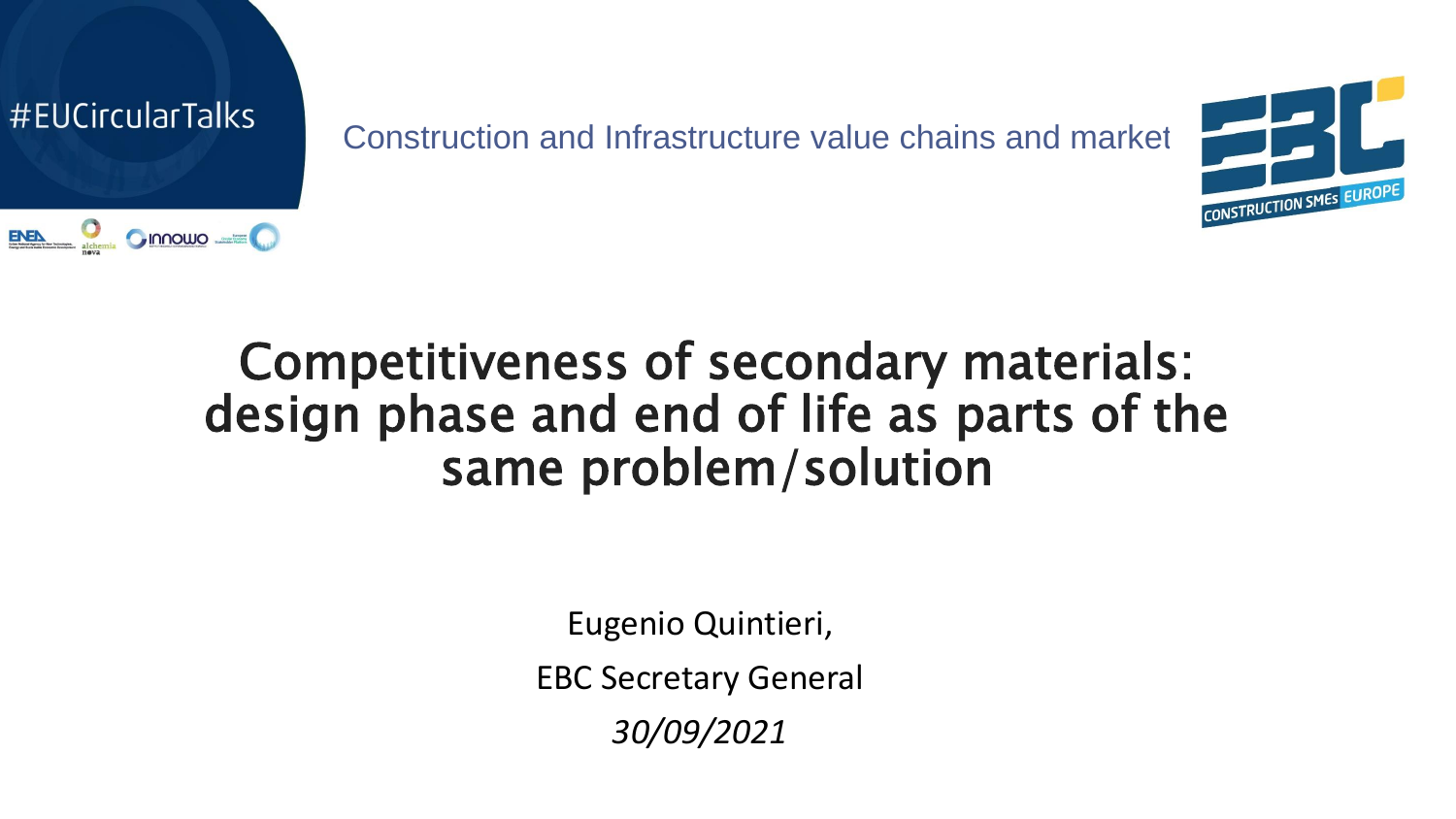



Established in 1990

Secretariat based in Brussels

 $\Box$  EBC defends and promotes the interests of construction SMEs and craftsmen in Europe

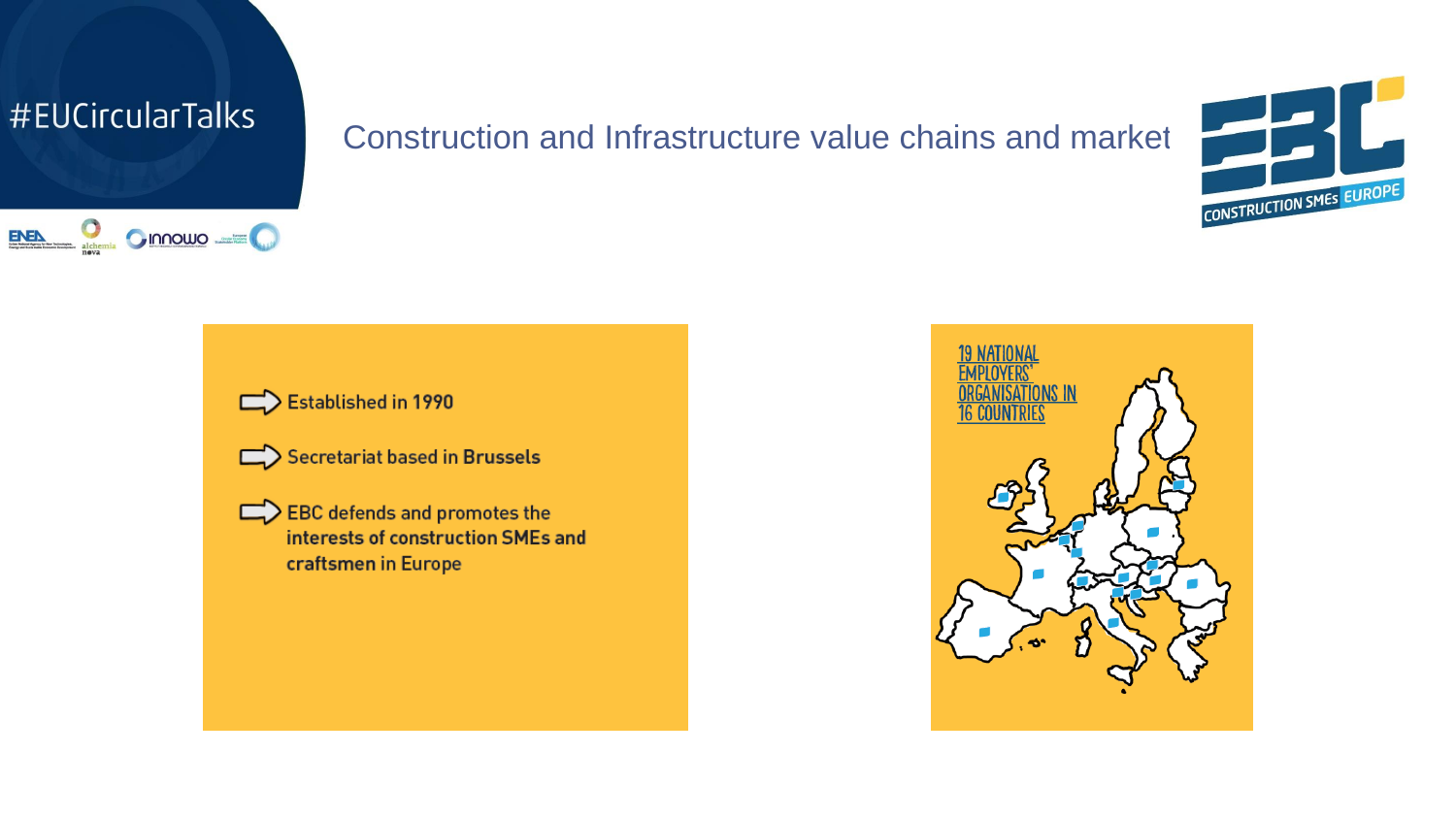



# Design (challenges)

- Most of existing buildings have not been designed following circular economy principles
	- $\circ$  No information on the materials used
	- o Building materials are entangled or glued to each other
- Basic principle for circular renovation: client's demand
	- o Almost no obligation to use sustainable materials
	- o Increasing price of construction materials
	- o Market of secondary raw materials is more expensive
	- o National and local subsidies for renovation do not grasp market reality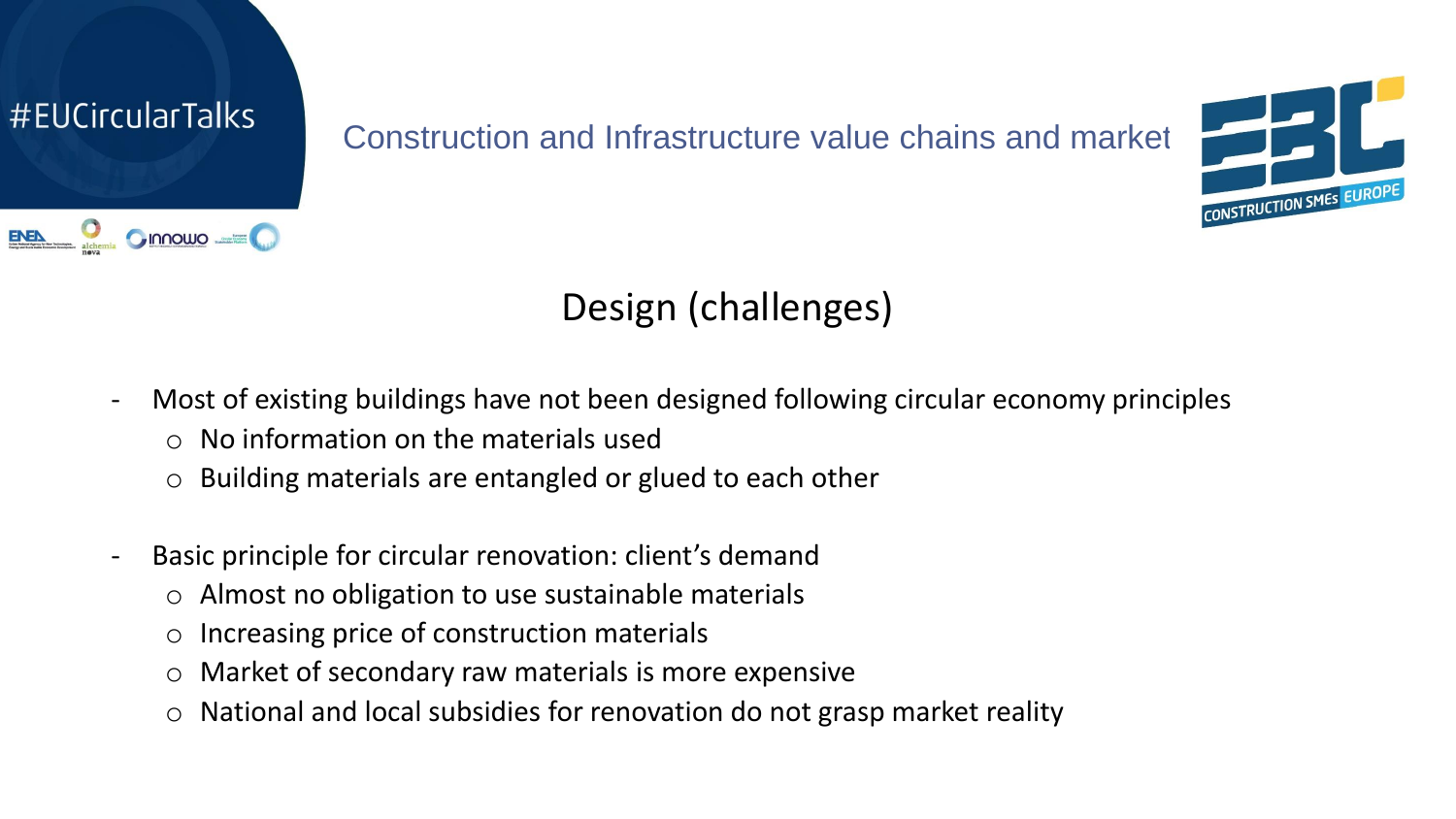



# Design (solutions)

- Improve data on existing buildings (e.g. Digital logbooks)
- Create levers to offer more recycled products in the construction industry
- Consider financial support in the frame of subsidies or tax credits to support the purchase and use of recycled materials and sustainable products
- Align renovation subsidies with market reality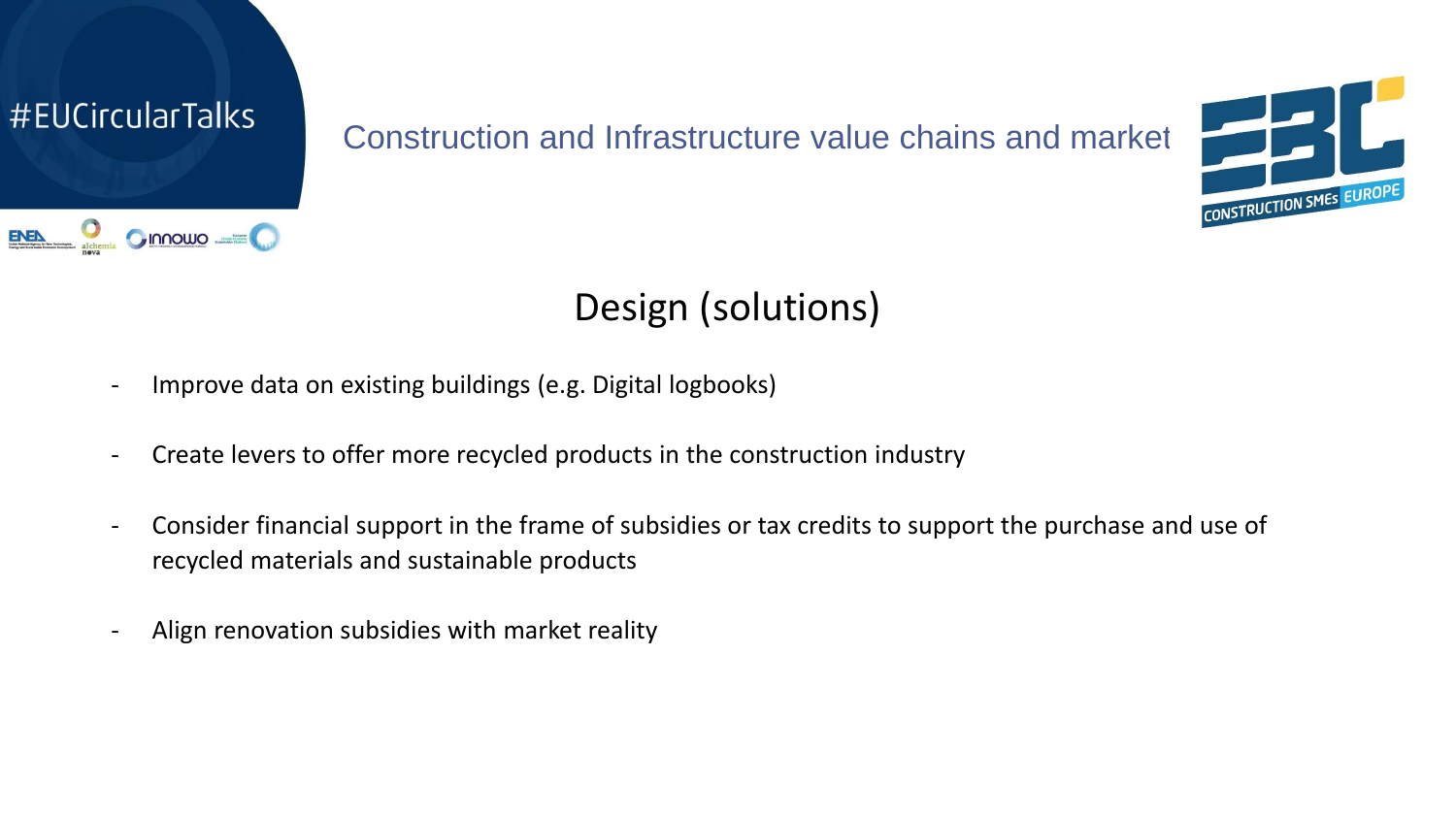



# Execution (challenges)

- Reluctance to reuse recycled materials or reused products because of uncertainty about their consistency and safety
- Knowledge of their residual performance is very costly in terms of evaluation
- Green and digital skills in the sector still be fully developed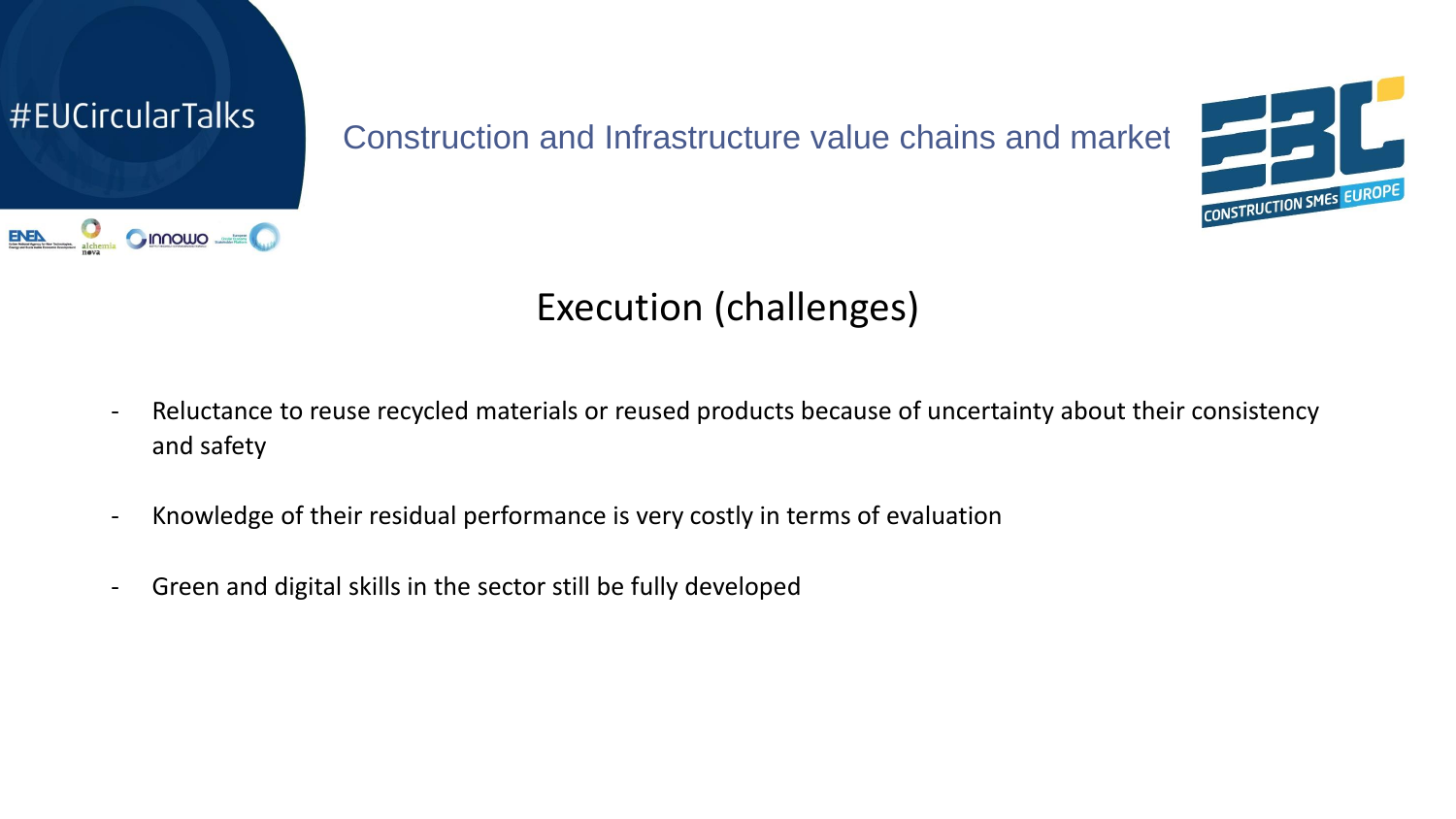



#### Execution (solutions)

- Develop a clear framework that addresses issues related to the residual performance of materials/products to support their reuse.
- Assess the role standardisation can play for certain recycled/reused construction materials and products in order to increase their demand.
- Establish rules on the reuse of materials and products in terms of liability and insurability
- Provide adequate EU funding for awareness-raising/training programmes in the building sector on deconstruction works and waste prevention activities at all levels (initial training, master's degree, continuing training, etc.) and in particular for on-site staff and supervisors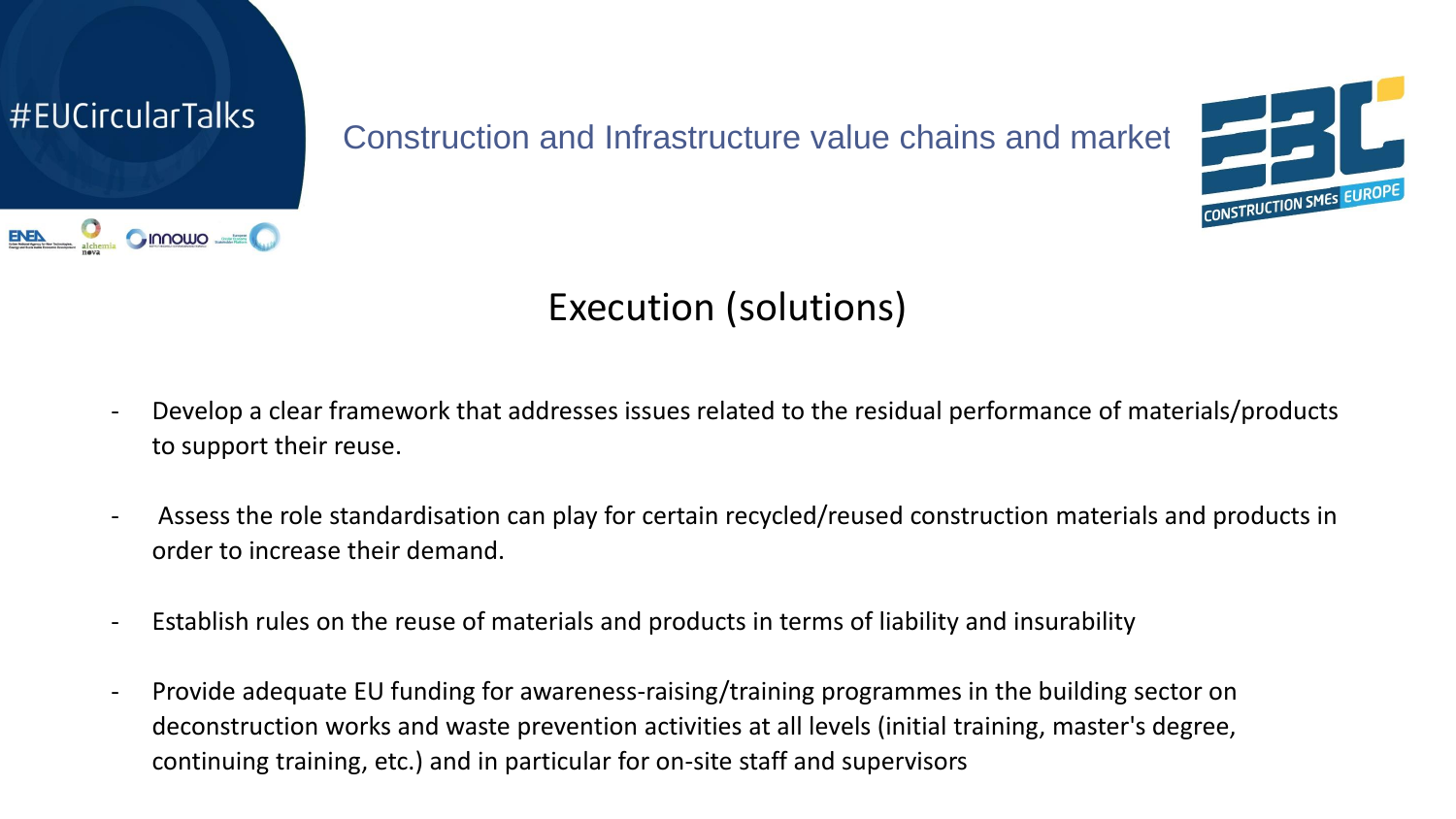



# End-of-life (challenges)

- Without sorting, no recycling or recovery is possible
- SMEs usually work in a small radius around their undertaking, and do not always find collection or treatment facilities close to the construction site
- Recycling facilities are rare and widely scattered throughout the countries